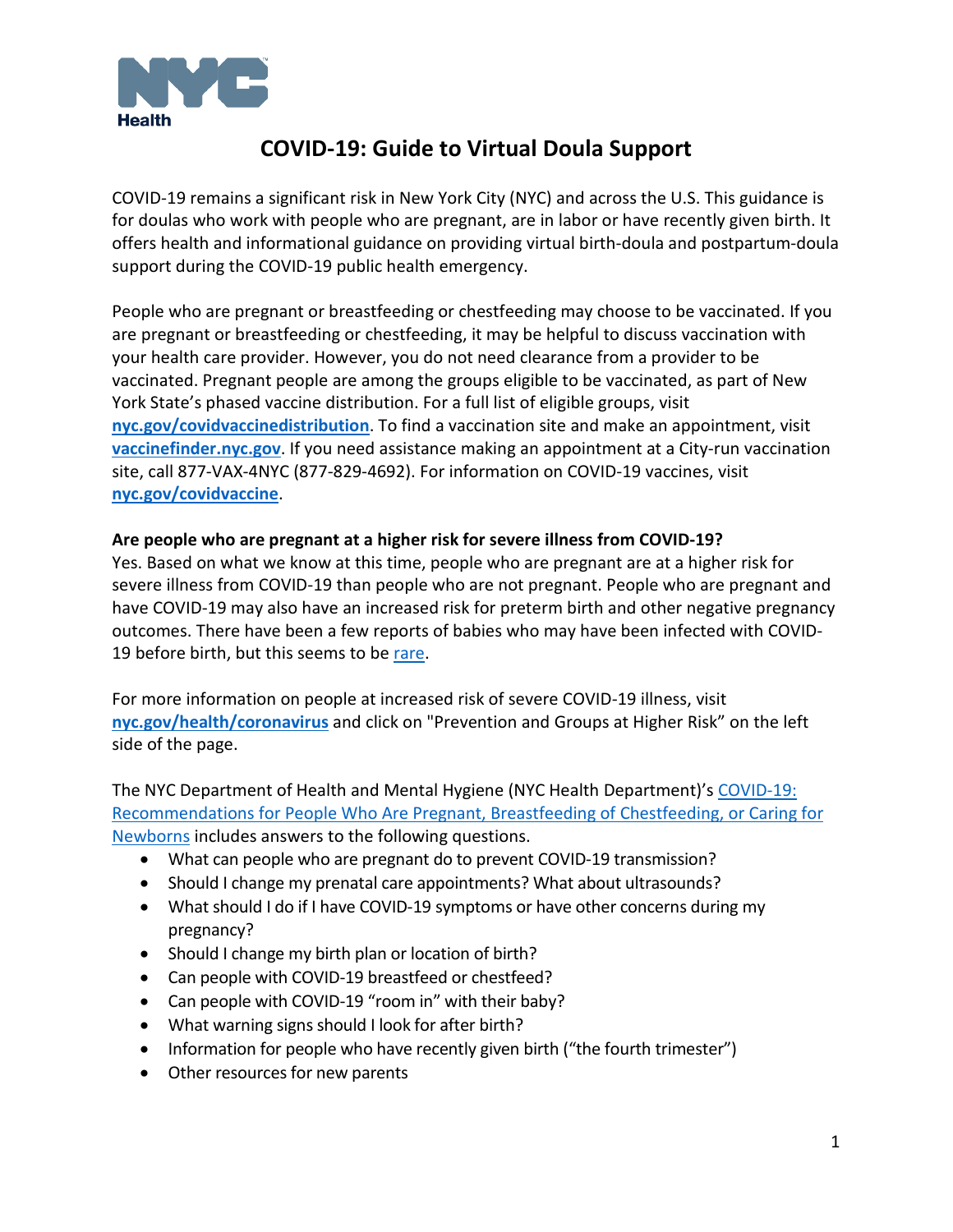#### **What can people who are pregnant do to prevent COVID-19 transmission?**

Keep in mind these key actions to prevent COVID-19 transmission, even if you have been fully vaccinated against COVID-19:

- **Stay home if you are sick**. Stay home if you are not feeling well or recently tested positive for COVID-19.
- **Stay apart**. Stay at least 6 feet from others, when possible. Avoid large gatherings, especially indoors.
- **Wear a face covering**. Protect yourself and those around you by wearing a face covering when outside the home, and even at home if you or someone you live with is sick or was recently exposed to COVID-19. The face covering should snugly cover your nose and mouth.
- **Keep your hands clean**. Wash your hands with soap and water often and use alcoholbased hand sanitizer when soap and water are not available. Avoid touching your face with unwashed hands and cover your coughs and sneezes with your arm or a tissue, not your hands.

# **What is the current policy for hospital visitation during the COVID-19 public health emergency?**

On April 29, 2020, Governor Andrew Cuomo issued [Executive Order No. 202.25,](https://www.governor.ny.gov/sites/governor.ny.gov/files/atoms/files/EO_202.25.pdf) which requires hospitals in New York State (NYS) to allow patients giving birth to have present with them during labor, delivery and the duration of their hospital stay a support person and/or a doula who does not have symptoms of COVID-19. Like other COVID-19-related orders, Executive Order 202.25 is extended regularly. Encourage your client to contact their hospital in advance to learn more about its policy, and be prepared to adjust should the policy change. Note that you and any other support person(s) may be required to stay in the patient's room for the entire labor and delivery. Follow the instructions of the hospital staff; they are designed to keep you and your client (the person who is pregnant) safe.

On December 15, 2020, the NYS Department of Health issued [a letter](https://www.health.ny.gov/professionals/hospital_administrator/letters/2020/docs/dal_20-15_hosp_letter.pdf) to NYS hospitals and birthing facilities clarifying that every birthing person may be accompanied during their inpatient stay by a doula in addition to their designated support person. The letter stated that current Executive Orders and NYS Department of Health guidance do not require hospitals to request or mandate that doulas accompanying birthing people provide proof of certification when entering a birthing facility, citing this is as an example of an "undue burden" on doulas and their clients. Hospitals and birthing facilities must provide personal protective equipment (PPE) for all support people accompanying the birthing person during labor, delivery and while receiving postpartum care, and must take reasonable steps to facilitate virtual or web-based doula support whenever possible.

For more information about your client's rights during childbirth, see the [New York City](https://www1.nyc.gov/assets/doh/downloads/pdf/ms/respectful-care-birth-brochure.pdf)  [Standards for Respectful Care at Birth.](https://www1.nyc.gov/assets/doh/downloads/pdf/ms/respectful-care-birth-brochure.pdf) For more information and resources on sexual and reproductive justice, visit **[nyc.gov/health](http://nyc.gov/health)** and search for **SRJ**.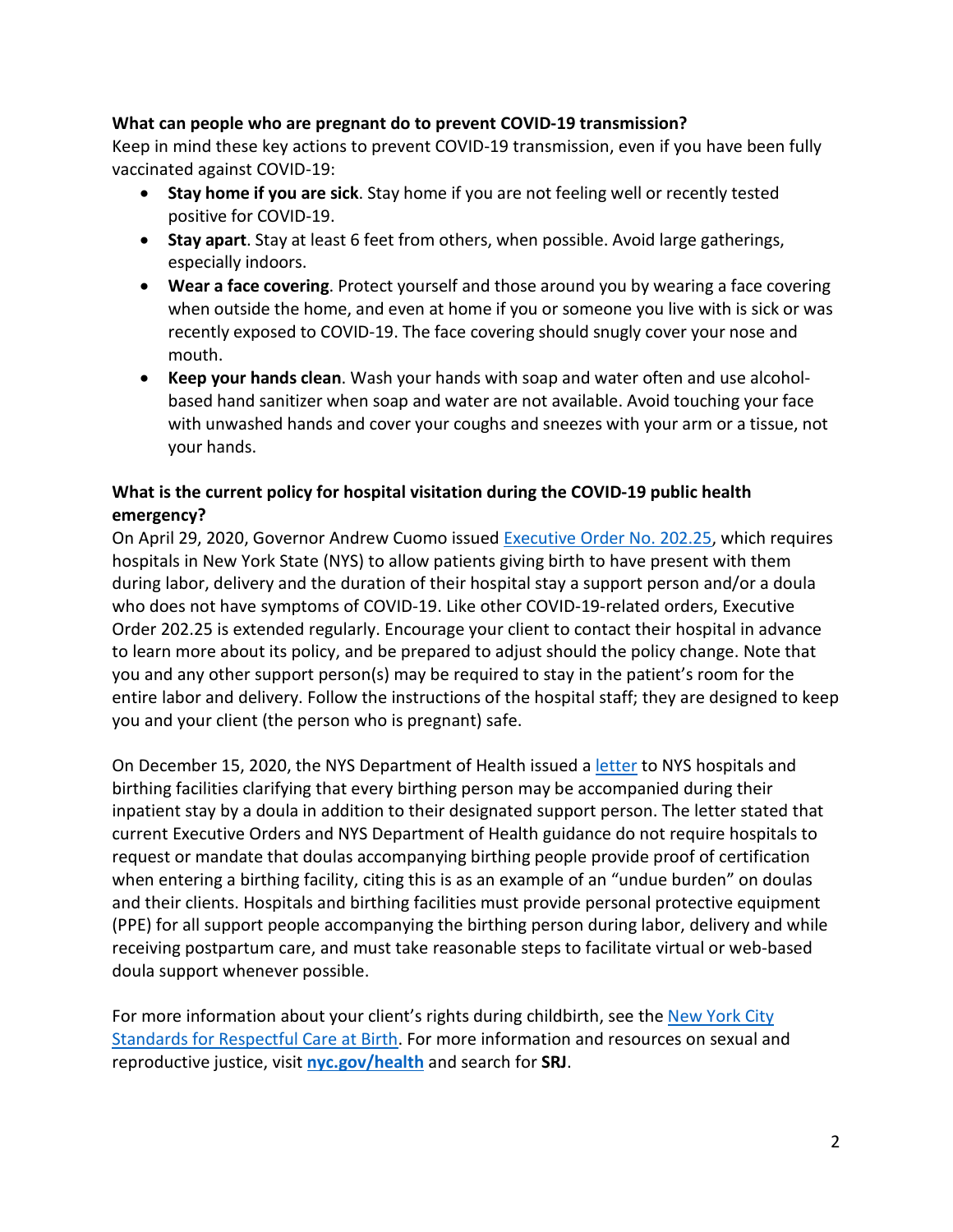## **What is virtual doula support?**

Virtual doula support is like in-person support in many ways. Here are the biggest differences:

- **During Labor and Birth**: Instead of providing physical support, the doula provides virtual guidance on physical coping techniques for pain management to the client and whoever is supporting the client in person. The doula provides emotional and informational support by phone, text or a video communication application (app).
- **After Birth**: Instead of providing hands-on support, the doula applies listening skills through phone, text or a video-communication app, and may use a video communication platform to visually demonstrate and assess nursing or other infant feeding, newborn care, self-care and the physical recovery of the client.

When choosing a video communication platform to use, you and your client should consider the protection and privacy that different platforms offer. You may also choose to invest in a platform that complies with the Health Insurance Portability Accountability Act (HIPAA), such as those offered by Zoom and Doxy.me.

## **Why should doulas offer virtual support to their clients?**

Doulas may feel that they will not be as effective in the virtual space and therefore should not attempt to provide services during the COVID-19 public health emergency. However, even if you cannot be physically present, you should offer virtual support because your skills and the support and information you can provide will be invaluable to your clients.

- **During Labor and Birth:** Many birthing people will have a greater need for the counsel of an experienced professional who has taken the time to get to know them and their preferences. Your clients may be frightened or may be coping with other stressors and changes in their life due to COVID-19. They may be wrestling with shifting birth goals. You can provide reassurance, updated information and evidence-based suggestions for how to approach labor during this time.
- **After Birth:** Your clients may be mourning the loss of the birth they had dreamed of, and you can provide a safe space for them to grieve and process their experience. It is also completely appropriate to celebrate your clients' hard work and the new addition to their family. In many cases, you can analyze and solve nursing challenges through video communication. You can also provide your clients with updated information and evidence-based suggestions for newborn and postpartum care.

## **What are the benefits of virtual doula support?**

At the core of doula work is the ability to hold space for people during labor and birth and during the postpartum period. Technology allows doulas to continue to serve their clients from afar.

- **During Labor and Birth:** Your virtual presence during a client's labor and after they have given birth has the potential to:
	- $\circ$  Add an extra layer of comfort and support by letting your client either hear a familiar voice or experience patient, observant silence from you when needed.
	- o Affirm the laboring person's physical and mental strength and ability to labor.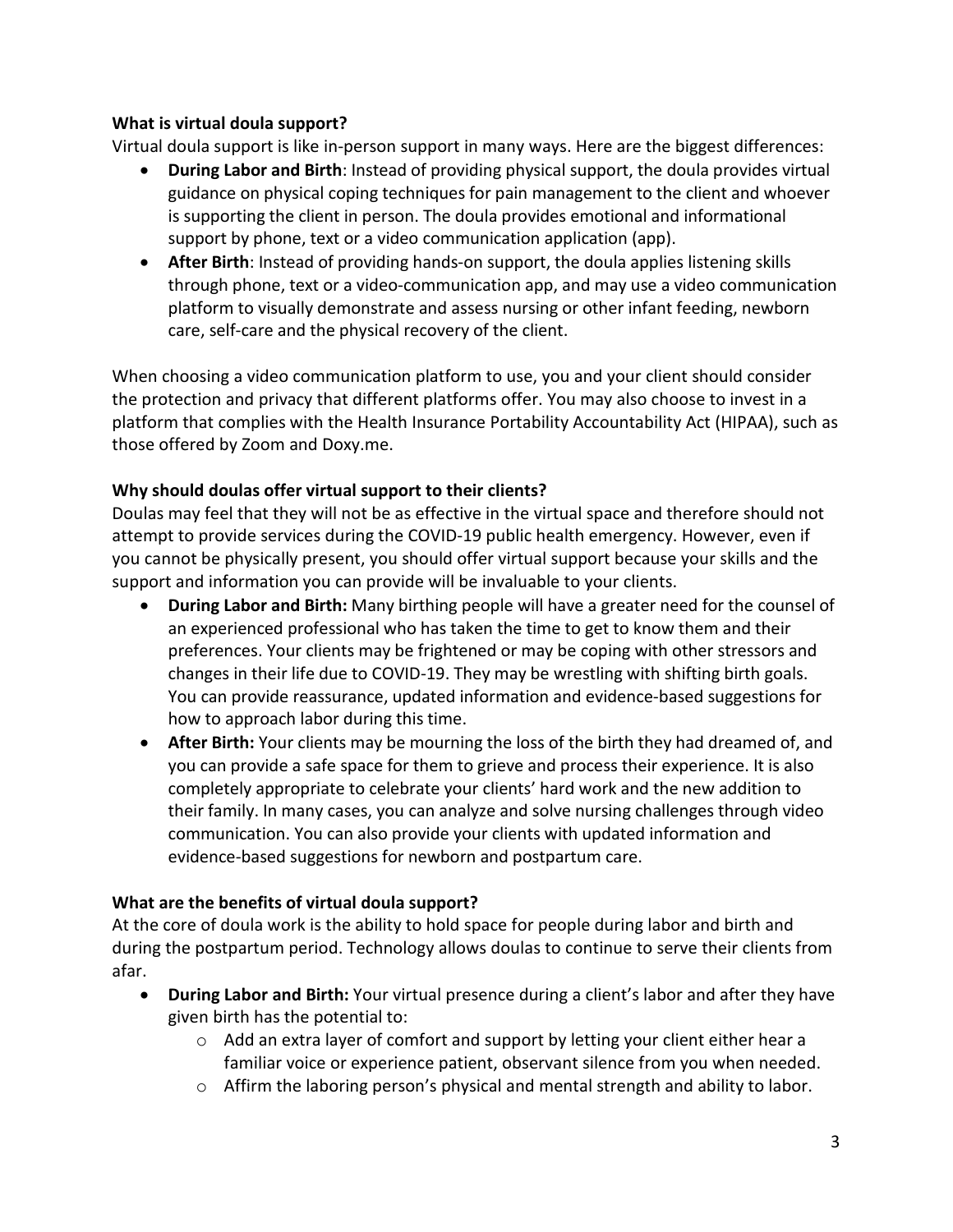- $\circ$  Boost the laboring person's confidence by offering loving encouragement. Saying to your client, "You're doing a great job" or "I know you may be feeling anxious, but your body knows what to do" can help with this, even if it is by phone or video.
- $\circ$  Use your video communication platform to demonstrate various labor positions specific to the unique characteristics of this labor.
- o Provide guidance on various comfort measures.
- o Promote increased relaxation of the laboring person.
- **After Birth:** Your presence (in person or virtual) during the days and weeks after childbirth has the potential to:
	- $\circ$  Add an extra layer of comfort and reassurance by letting your client hear a familiar voice and have a kind and understanding person with whom they feel comfortable sharing their feelings.
	- $\circ$  Affirm your client's ability to rest and heal while also nourishing and nurturing their newborn.
	- o For clients who have a partner, support the couple's relationship with each other and with the new baby.
	- o Boost your client's confidence by offering loving encouragement. Saying to your client, "You are doing an amazing job" or "You mean so much to your baby" can help with this, even if it is by phone or video.

Like in-person support, virtual doula support during labor and after childbirth offers the continuous presence of a trained support professional. Especially in the time of COVID-19, when hospital staff is stretched thin and clients may not have all the support from family and friends that they had counted on, this support can be vitally important for childbearing people and new parents.

# **What are examples of virtual doula support during labor and birth?**

- Offering face-to-face contact via FaceTime, WhatsApp Video, Google Hangouts, Skype, Zoom or other video communication platforms. This contact can be sustained throughout the labor or provided when the client wishes. As a doula, you can support your client with breathing and relaxation techniques and guide them in movements and positions. You can also provide refreshers on the physiologic process of birth to reassure your client that what they are experiencing in their body is normal, and you can answer questions and offer insight when requested.
- Encouraging your client via phone during contractions and during pushing. Even though you are not physically present, you can still be a steady voice in your client's ear, encouraging them to persevere.
- Guiding and coaching your client's partner, relative or friend who is physically present by providing positioning ideas and instructing them on ways to perform various comfort measures, such as massage and the application of counterpressure.
- Asking your client to introduce you virtually (via phone or video communication platform) to the medical team, which can build trust and foster positive communication. If the client wishes, you can also remain present for conversations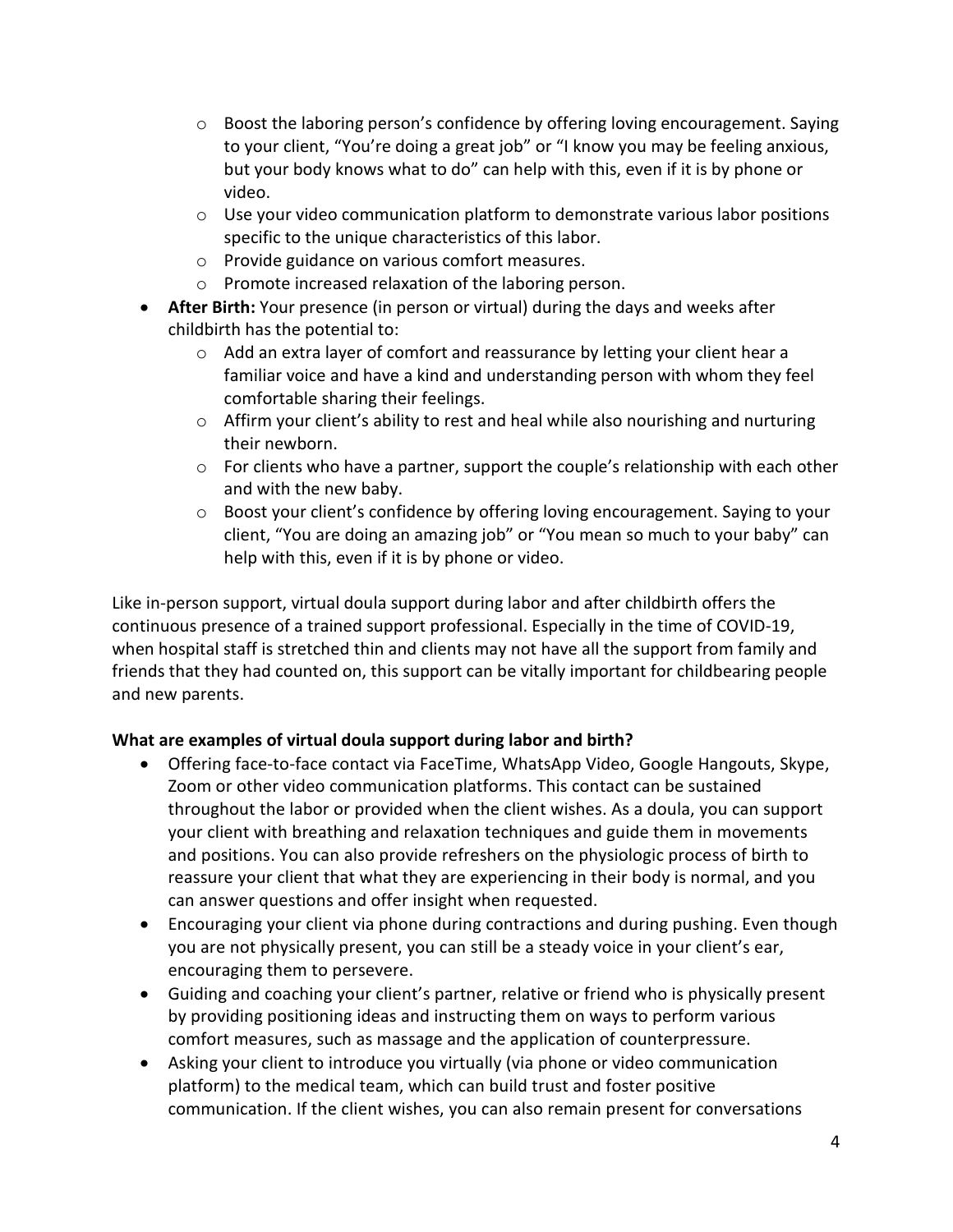with the medical team. You will likely have a better understanding of birth-related medical terminology than your client, and you can interpret what their health care providers are saying and help them understand how to integrate this information into their birth plan.

- Providing encouragement and supporting self-advocacy. Your perspective can help your client ask questions and articulate their priorities for their labor and birth, and help them in their discussions with the medical team. If your clients must make a decision – for instance, about a particular intervention – you can help them process the information and think through the decision.
- Reminding your client of their rights during childbirth, which are outlined in the New [York City Standards for Respectful Care at Birth.](https://www1.nyc.gov/assets/doh/downloads/pdf/ms/respectful-care-birth-brochure.pdf) Visit **[nyc.gov/health](http://nyc.gov/health)** and search for **SRJ**.

## **What are examples of virtual doula support for the postpartum period?**

- Offering face-to-face postpartum visits via FaceTime, WhatsApp Video, Google Hangouts, Skype Zoom or other video communication platform. It may be useful to schedule these virtual visits in advance while also remaining flexible in the hours and days immediately after birth for shorter, less formal check-ins.
- Observing your client during infant feeding and changing sessions. You can guide your client in making appropriate adjustments, and your words can serve as a welcome reminder that they are capable of learning skills that may be entirely new to them. This can boost their self-confidence and potential for long-term success.
- Offering ideas of how other people living at home with your client can be of assistance (assuming they are not sick).
- Supporting your client in processing their birth experience.
- Assessing your client's emotional and mental well-being. If possible, provide your client with copies of the [PHQ-9,](https://www.moodtreatmentcenter.com/phq9.pdf) [Edinburgh Postnatal Depression Scale](https://www.fresno.ucsf.edu/pediatrics/downloads/edinburghscale.pdf) and/or [GAD-7](https://www.crossroadscounselingcenters.com/pdf/Generalized%20Anxiety%20Disorder.pdf) (for anxiety) and ask them to complete it and share it with you in a way that is convenient for them. Your client can access mental health resources by visiting **[nyc.gov/nycwell](http://nyc.gov/nycwell)**, calling 888-NYC-WELL (888-692-9355) or texting "WELL" to 65173.
- Being alert to the possibility of domestic and gender-based violence, which has become more common during the COVID-19 public health emergency. Domestic and genderbased violence can include intimate partner and family violence, elder abuse, sexual assault, stalking, and human trafficking. Inform your clients about NYC's 24-hour Domestic Violence Hotline (800-621-4673). They can also visit **[nyc.gov](http://nyc.gov/)** and search for **resources for survivors during COVID-19**.
- Providing referrals to additional support services and resources, especially for clients who may be limited in their ability to shop, cook or care for their baby because of a Cesarean birth or other reason.

## **How can doulas prepare for providing virtual doula support during the prenatal period, and during labor and birth?**

• Designate a quiet space within your home to "meet" with your client for prenatal visits and during labor whether by phone or a video communication app.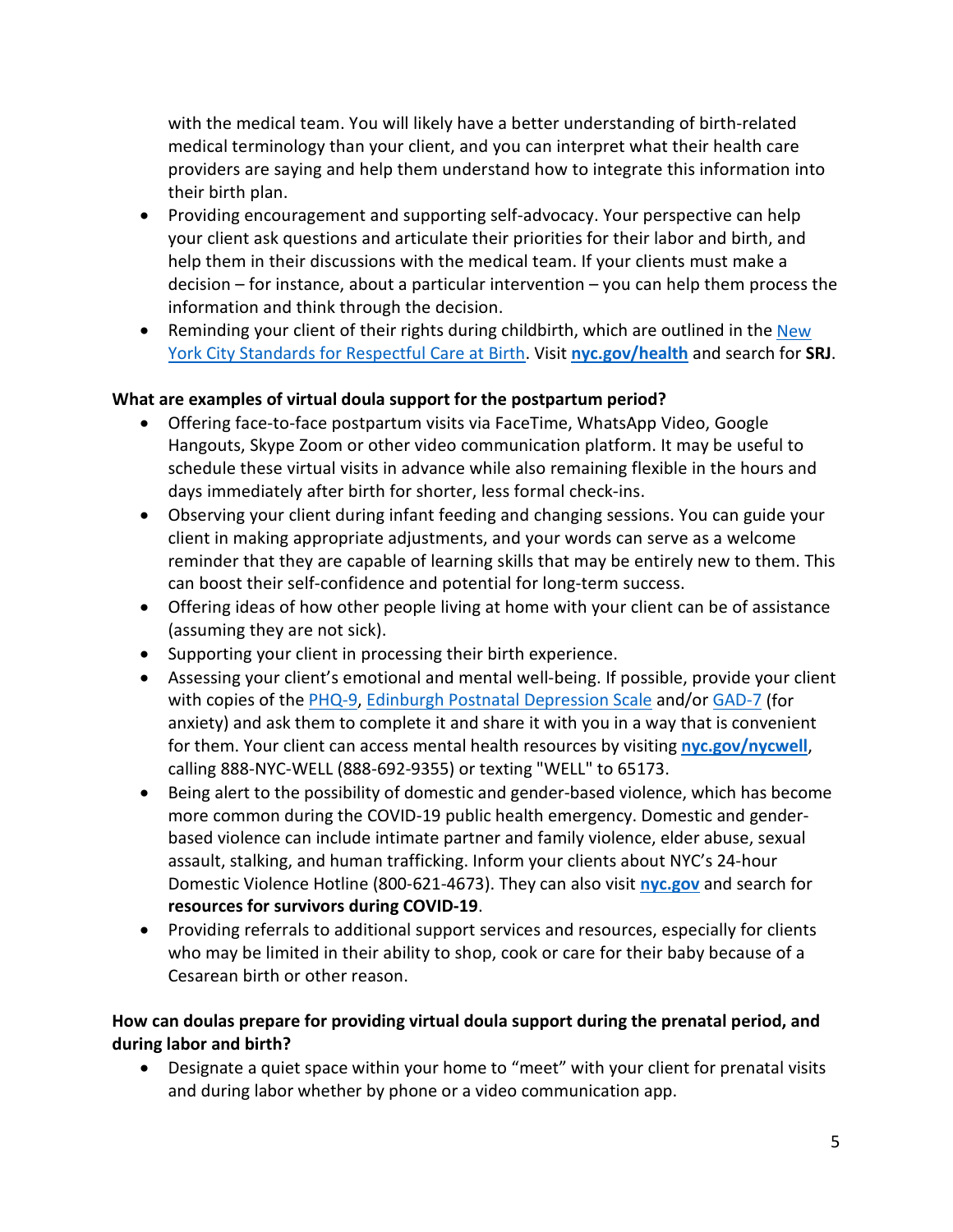- Familiarize yourself with the "mute" feature on your device so you can cancel out any background noise when you are not speaking. If using video conferencing, familiarize yourself with how to place your cell phone or laptop so the client can see you clearly.
- If you decide to use a video communication app to provide virtual doula support, ensure that your client is also familiar with said app.
- Keep a charged phone, tablet or laptop. Make sure you have access to a power outlet in case your device's battery begins to run low.
- Provide virtual prenatal visits so your client is used to interacting with you in the virtual space. Consider providing more frequent but shorter visits.
- Become familiar with your client's birth goals. The March of Dimes has published a birth plan template that includes 15 questions related to COVID-19. Create a plan with your client on when to call when labor starts, and what to do if the client cannot reach you right away.
- Review comfort measures with your client and their support person. Teach the support person how to use the various comfort measures. Prepare to clear your schedule where possible, in case you are busy providing support to your client for an extended length of time and it conflicts with other commitments.
- Secure a backup doula who can provide virtual support to your client in case you are busy providing support to a different client for an extended length of time.

## **How can doulas prepare for postpartum virtual doula support?**

- Prepare teaching tools you plan to use for demonstrations, such as a nursing doll.
- Update your resource list, including making note of any changes to hours or types of services offered due to COVID-19.
- Have a pen and paper handy for taking notes on areas where you will need to follow up with your client.

## **What are some suggested items and equipment for doulas to facilitate virtual doula support?**

- Smartphone, computer or tablet
- Charger for device
- Video communication app chosen by client and doula downloaded onto device
- Wireless headphones
- Links to videos and other online resources to send to your client during labor or after labor for their postpartum needs
- Teaching tools you plan to use for demonstrations
- Pen and paper for taking notes

# **What are some suggested items and equipment for people who are giving birth and receiving virtual doula support?**

- Smartphone, computer or tablet
- Charger for device
- Tripod or smartphone stand for device
- Video-communication app downloaded onto device, as chosen by client and doula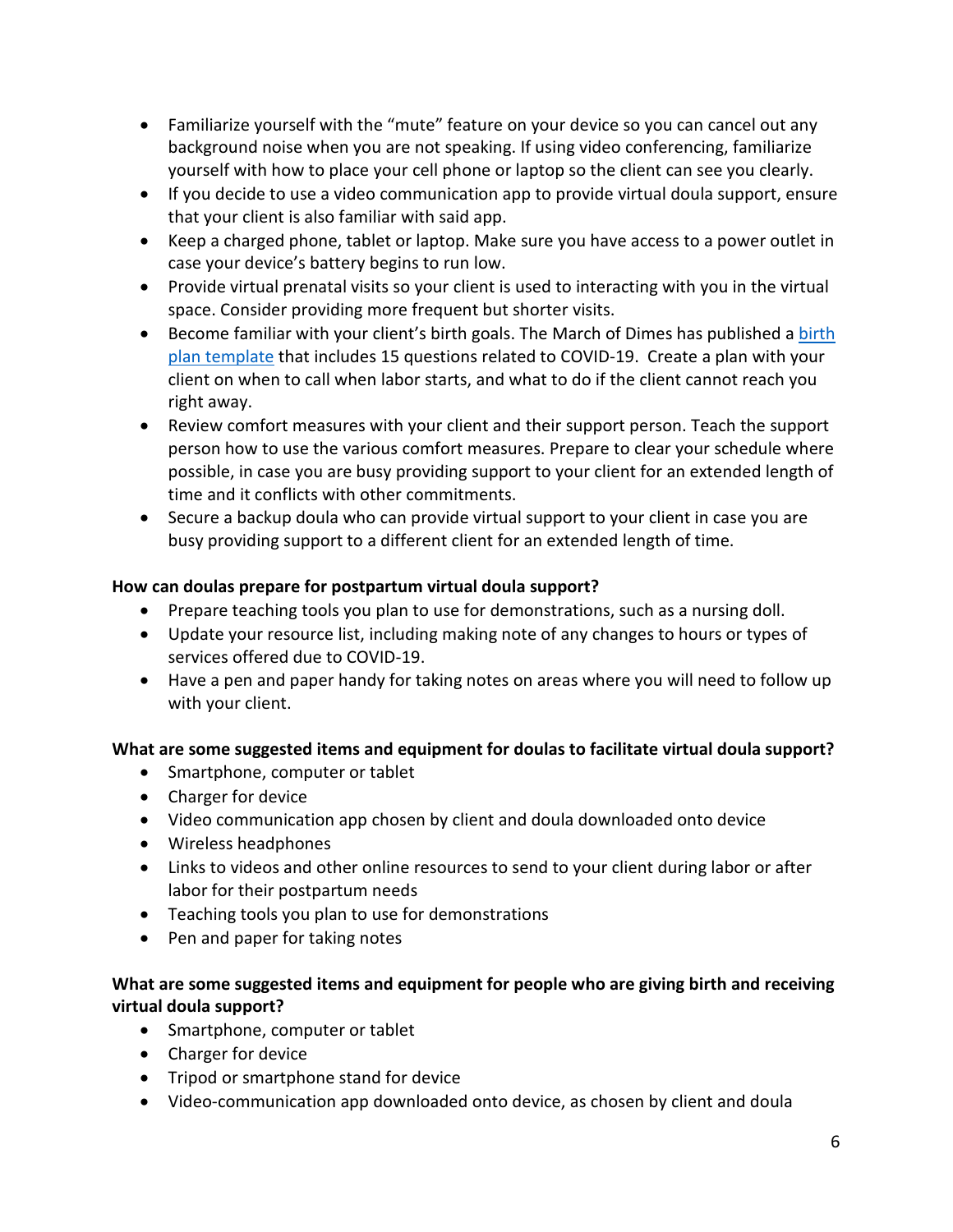- Wireless headphones
- Birth ball (can also be used for soothing postpartum, such as when a parent holds the baby and bounces gently on the ball)
- For labor support: rice sock, golf ball, tennis ball, handheld massager, massage oil, essential oils and cotton balls or diffuser

## **Where can I find recommendations and resources for doulas during the COVID-19 public health emergency?**

The NYC Health Department's ["COVID-19: Recommendations for Doulas"](https://www1.nyc.gov/assets/doh/downloads/pdf/imm/covid-19-recommendations-for-doulas.pdf) includes answers to the following questions.

- What can doulas and people who are pregnant do to prevent COVID-19?
- As a doula, how do I practice physical distancing?
- Can I attend births in person?
- How can I best support my client if they want to or have to change their birth plan or location of delivery?
- What if my client has COVID-19?
- What can be expected after giving birth?
- What warning signs should I look for after my client gives birth?

# **Resources on Virtual Doula Support\***

Several individuals and organizations have created trainings on virtual doula support. Here are some resources:

## Penny Simkin: Supporting Clients from a Distance

Visi[t vimeo.com/399348440.](https://vimeo.com/399348440)

This video covers the following:

- Preparing clients ahead of time for virtual doula support during labor
- Labor coping techniques
- Supporting the partner during labor and birth

# The Digital Postpartum Doula Course (\$10 fee)

Visi[t 100percentdoula.teachable.com/p/the-digital-postpartum-doula.](https://100percentdoula.teachable.com/p/the-digital-postpartum-doula)

This webinar features:

- A checklist of tools and skills to gather in preparation for providing virtual doula support
- Access to the Private Facebook Digital Doulas Group following the webinar
- Access to the recorded webinar

## Doula Trainings International: Digital Doula: How to Bring Your Doula Practice Online, Free Visi[t wearedti.podia.com/digital-doula.](https://wearedti.podia.com/digital-doula)

This course provides the following resources:

- Practical tips on setting up a doula practice for virtual support
- Best practices for creating and maintaining a doula practice during times of hospital restriction